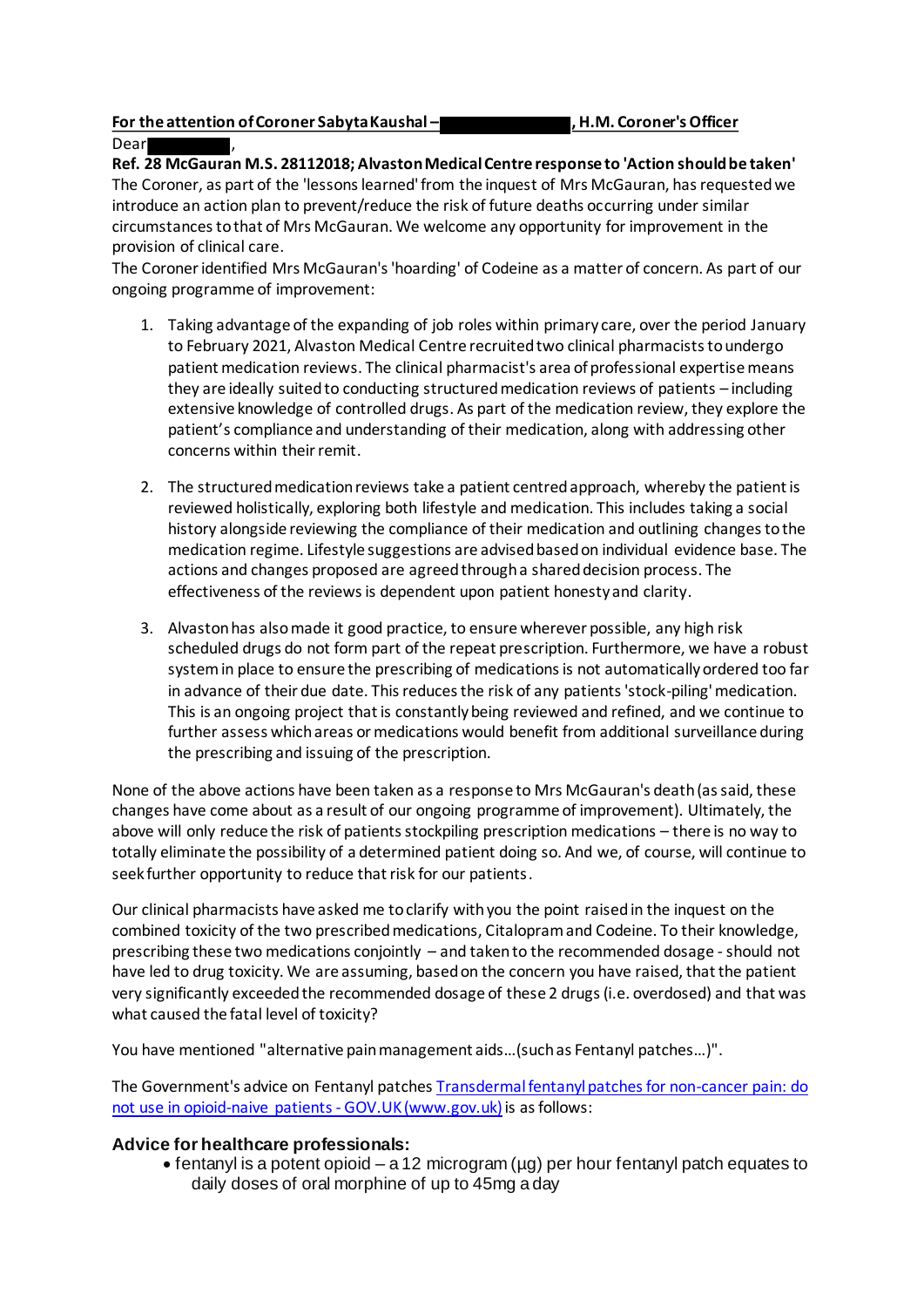- do not use fentanyl patches in opioid-naive patients
- **use other analgesics and other opioid medicines (opioids) for non-cancer pain before prescribing fentanyl patches**
- if prescribing fentanyl patches, remind patients of the importance of:
	- not exceeding the prescribed dose
	- following the correct frequency of patch application, avoiding touching the adhesive side of patches, and washing hands after application
	- **not cutting patches and avoiding exposure of patches to heat including via hot water (bath, shower)**
	- **ensuring that old patches are removed before applying a new one**
	- following instructions for safe storage and properly disposing of used patches or patches that are not needed (see advice issued previously); it is particularly important to keep patches out of sight and reach of children at all times
- **make patients and caregivers aware of the signs and symptoms of fentanyl overdose** and advise them to seek medical attention immediately (by dialling 999 and requesting an ambulance) if overdose is suspected
- **remind patients that long-term use of opioids in non-cancer pain (longer than 3 months) carries an increased risk of dependence and addiction**, even at therapeutic doses (see Drug Safety Update on risk of dependence and addiction with opioids); before starting treatment with opioids, agree with the patient a treatment strategy and plan for end of treatment
- **report suspected adverse drug reactions, including dependence, accidental exposure, or overdose associated with fentanyl patches**, via th[e Yellow Card](https://yellowcard.mhra.gov.uk/)  [scheme](https://yellowcard.mhra.gov.uk/)

## **Review of opioid medicines**

Considerable concern has been raised regarding the prescribing of opioids in the UK (see Drug Safety Update on risk of dependence and addiction with opioids). In 2019, the Commission on Human Medicines (CHM) convened an Expert Working Group to examine the benefits and risks of opioids in the relief of non-cancer pain.

**During this review it was noted that there have been reports of serious harm, including fatalities, associated with fentanyl patches in both opioid-naive patients and opioid-experienced patients**. Up to May 2020, we have received 13 Yellow Card reports in which opioid-naive patients have experienced respiratory depression following use of fentanyl and additional Yellow Card reports in which respiratory depression was reported in patients switched from another opioid to an inappropriately high dose of fentanyl. There was no evidence of intentional overdose in these cases.

There is considerable risk of respiratory depression with the use of fentanyl especially in opioid-naive patients. There is also significant risk with too rapid an escalation of dose, even in long-term opioid users.

Fentanyl is a potent opioid analgesic – a 12 microgram ( $\mu$ g) per hour fentanyl patch equates to daily doses of oral morphine of up to 45mg a day. Because of the risk of significant respiratory depression, in non-cancer patients fentanyl patches should only be used in those who have previously tolerated opioids. **CHM has recommended a strengthening of the**